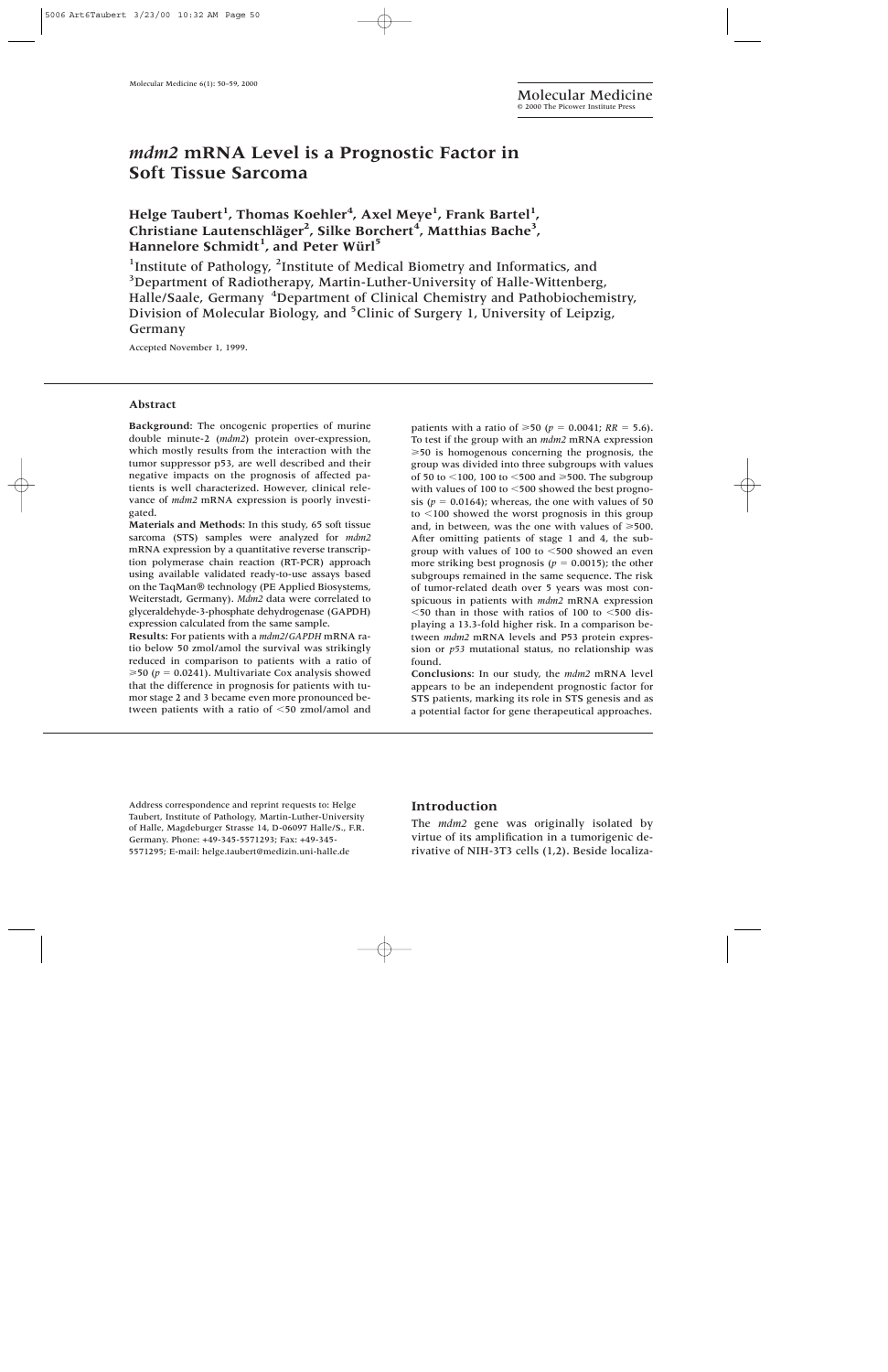tion of the human *mdm2* gene to chromosome 12q13–14, *mdm2* gene amplifications were detected in a variety of human malignancies and particularly in sarcomas (3–8). The oncogenic properties of the human *mdm2* gene product have been attributed mostly to its interaction with the tumor suppressor gene *p53* (9). *Mdm2* promotes inactivation of *p53* by its rapid degradation, inhibition of *p53*-mediated apoptosis/ growth arrest and by masking the transactivation domain of *p53,* thus, impairing the interaction with the transcriptional machinery (3,10–19). The effect of *mdm2* can be modulated by other proteins as RB-1 or  $p19^{ARF}$  (20,21). On the other hand, mdm2 can act independently from p53, for example, it interacts with transcription factors of the *E2F*-family and the human TATA-binding protein (22,23), inhibits Rb growth regulatory function (24), contributes to tumorigenesis in  $p53^{-/-}$  mammary epithelial cells (25), mediates TGF- $\beta$ 1 resistance (26), and inhibits the  $G_0/G_1$ -S-phase transition in normal human diploid cells (27). In numerous tumor cell lines and malignant tumors, particularly sarcomas, the human MDM2 protein overexpression is a characteristic feature (28) which can be correlated to poor prognosis (7,29). However, overexpression may occur independently of gene amplification and might correlate with an increased transcription and/ or a different translation efficiency of human *mdm2* transcripts (30–35). Occurrence of different mRNA transcript levels and splice products in malignant tumors is well described (31,36,37), but only recently was an impact on tumor behavior and prognosis uncovered (38,39). Comparably less is known about *mdm2*-mRNA expression in sarcomas, beside correlating it to *mdm2* gene amplification (7,35,40). Therefore, the aim of this study was to investigate the level of human *mdm2* transcription, if there is a relationship to *p53* mutational state or P53 protein expression, and if the *mdm2* mRNA level has a prognostic impact for soft tissue sarcoma (STS) patients.

## **Materials and Methods**

#### *Tissue Specimens and Histopathological Data*

We examined 65 frozen tumor samples from 65 adult, non-selected soft tissue sarcoma STS patients (Institute of Pathology, University of Halle, Germany and Surgical Clinic 1, University of Leipzig, Germany); consisting of 18 malignant fibrous histiocytoma, 13 liposarcomas, 11 malignant neural tumors, 7 fibrosarcomas, 5 leiomyosarcomas, 4 rhabdomyosarcomas, 4 synovial sarcomas and 3 other STS. They comprised 44 primary tumors and 21 relapses. Tumors originated from different locations: at the extremities, 63%; intraabdominal/retroperitioneal, 23%; trunk wall, 9%; head/neck, 5%. Insofar as possible, surgical therapy for all patients was localization dependent: compartment resection, wide excision or multivisceral resection with tumor free resection margins for all samples confirmed in histological examination. Histoprognostic staging of the tumors showed: 5 (7.7%) stage 1; 33 (50.8%) stage 2; 19 (29.2%) stage 3; and 8 (12.3%) stage 4. Out of 65 STS patients, 25 (38%) died of the tumor after an average of 27 months (range 2 to 201); whereas, 40 (62%) of the patients are alive after an average observation period of 38 months (range 4 to 104).

## *RNA Preparation and cDNA Synthesis from Clinical Samples and Cell Lines*

Ten to 20 cryosections (40  $\mu$ m in thickness) of each STS sample were transferred to RNase-free 1.5 ml Eppendorf tubes and homogenized in 1 ml of "Reagent 14" (Integrated Separation Systems, Natick, MA). Whole RNA was isolated by running cycle program 805 using an Autogen 540 nucleic acid extraction robot (Integrated Separation Systems). cDNA was synthesized from 1 µg aliquots of purified, resuspended and ultraviolet (UV) absorption–measured RNA samples in a 20  $\mu$ l standard reaction mixture containing AMV reverse transcriptase buffer (250 mM Tris/HCl, pH 8.3, 250 mM KCl, 50 mM  $MgCl<sub>2</sub>$ , 50 mM dithiothreitol, 2.5 mM spermidine), 5 U AMV reverse transcriptase, 0.5 mM of each dNTP (Promega, Madison, WI, U.S.A.), 10 U recombinant RNase inhibitor (AGS, Heidelberg, Germany), and 200 ng oligo(dT) (Amersham Pharmacia Biotech, Uppsala, Sweden) at 42°C for 1 hr. For this, a GeneAmp®9600 thermal cycler and 0.2 ml-MicroAmp® reaction tubes (PE Applied Biosystems, Weiterstadt, Germany) were used. RNA and cDNA samples were stored at 80°C until use.

### *Automated* mdm2 *and* GAPDH *Transcript Analysis by Quantitative Fluorescence PCR*

Two commercially available, validated polymerase chain reaction (PCR) assays for quanti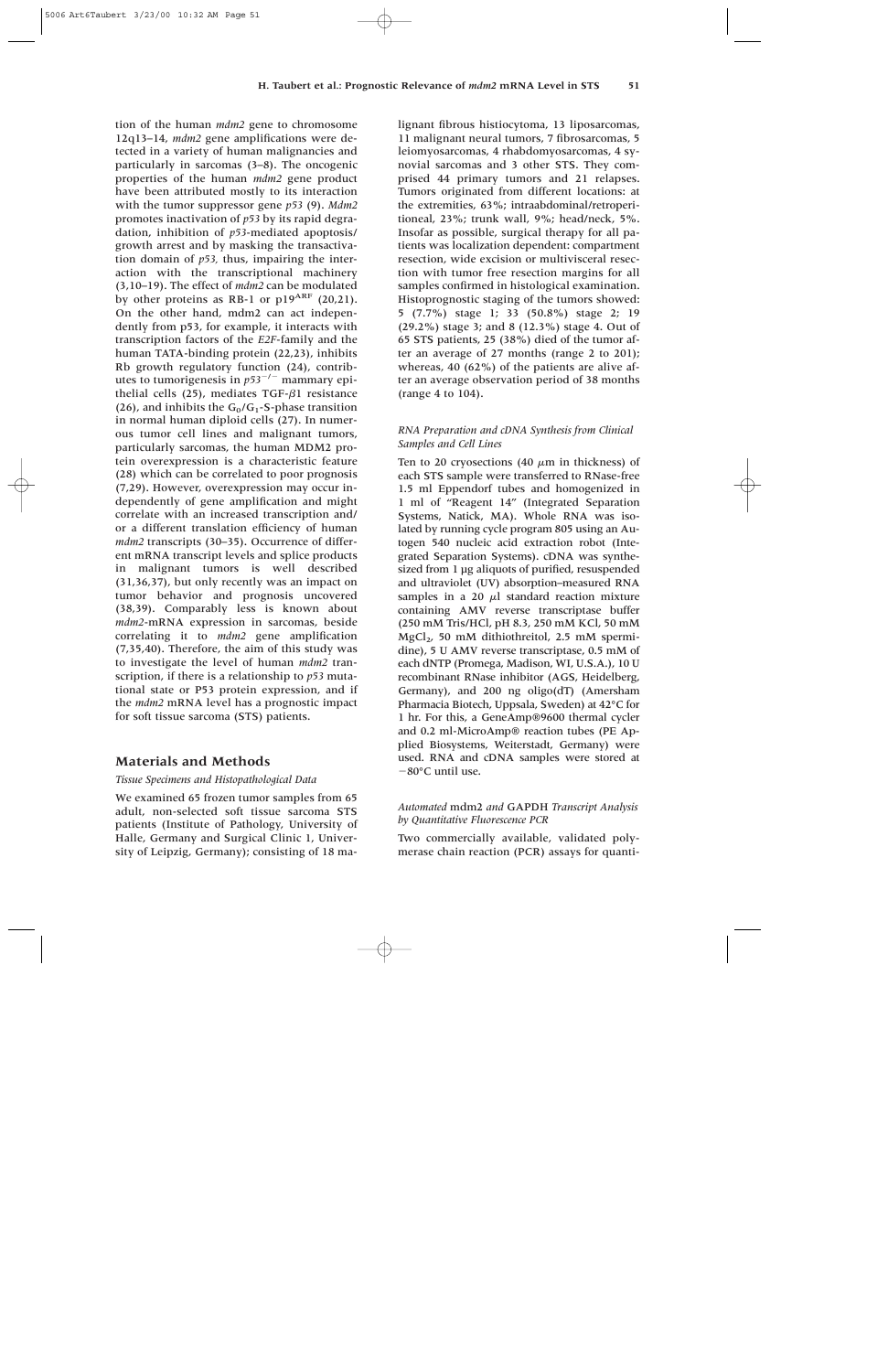tation of murine double minute-2 (*mdm2*) and glyceraldehyde-3-phosphate dehydrogenase (*GAPDH*) gene transcripts (ZeptoQuant Nukleinsäure-Diagnostika, Leipzig, Germany) were used in our laboratory (41). The *mdm2* assay detects all but the shortest splice variant of *mdm2* mRNA, previously described by Sigalas et al. (38). Briefly, conventional 96-well bases were loaded with an 8-well ready-to-use standard DNA strip either coated with eight different amounts of reference-DNA for quantitation *mdm2* or *GAPDH* transcripts, respectively, foreward and reverse primer, and the TaqMan® probe. The double labeled probes were either 5'-labeled with the fluorescent reporter dye 6 carboxyfluorescein (FAM) for detection of *mdm2* or 2,7-dimethoxy-4,5-dichloro-6-carboxyfluorescein (JOE) for *GAPDH,* and the common 3' fluorescent quencher dye 6-carboxytetramethylrhodamine (TAMRA) in order to generate the respective *mdm2* or *GAPDH* standard reference curves for each run. The remaining free base positions were loaded with the required number of sample tubes containing just the respective TaqMan® oligonucleotide sets. Reaction premixes containing PCR buffer, which was supplemented with the passive fluorescence dye 6-carboxy-tetramethyl-rhodamin (ROX), dNTPs, and 1.25 U of AmpliTaq® "GOLD" (PE Applied Biosystems) were assembled according to the manufacturers instructions. Aliquots of the mixes were added to each reaction tube by using a BIOMEK® 2000 laboratory automation workstation (Beckman Instruments Inc., Fullerton, CA, U.S.A.). Sample and standard reactions (final volume of 50  $\mu$ l) differed only by the addition of 2  $\mu$ l aliquots of the analyzed cDNA sample. PCR amplification and detection was performed with an ABI PRISM® 7700 Sequence Detection System (PE Applied Biosystems). Sample cDNA amounts were calculated from data obtained with the simultaneously amplified reference DNA strips. Mdm-2 data were correlated to *GAPDH* cDNA (zeptomoles [zmol,  $10^{-21}$ ] *mdm2* mRNA per attomole [amol,  $10^{-18}$ ] GAPDH mRNA) calculated from the same cDNA sample.

#### p53 *Mutational Analysis*

The tumor samples were examined for mutations in the *p53* gene by nonradioactive PCR-SSCP-sequencing. DNA was isolated from frozen tumor samples and the p53 gene (exons 4 to 9) was amplified in PCR reactions as described previously (42). In an SSCP-pre-screen for mutations, PCR products were investigated in 6 or 10% (PAA)-ready-made gels (Novex, Heidelberg, Germany) for abnormal single strand DNA shifts and striking cases were cycle-sequenced on an ABI 373 using the Dye Terminator Kit (PE Applied Biosystems).

#### *Western Blot Analysis*

Thirty  $\mu$ g of total protein were separated on 10% polyacrylamide/SDS gel (Minigel system; Biometra, Göttingen, Germany). Afterwards, proteins were transferred to a PVDF Immobilon membrane (Millipore; Eschborn, Germany) at 200 mA for 90 min (Miniblotter; Biometra). Afterwards, the membrane was blocked with 0.1% Tween 20 containing 3% bovine serum albumin (BSA) and incubated for 1 hr with anti-P53 antibody (DO-7; 1:500; Dianova, Hamburg, Germany) or with anti-mdm2 antibody (1B10; 1:500; Loxo, Dossenheim, Germany) and 1 hr with horseradish peroxidase-conjugated antimouse immunoglobulin G (IgG) antibody (1:1000; Dako, Denmark) at room temperature. For protein detection, the membrane was placed for 1 min in ECL-substrate (Amersham, Braunschweig, Germany) and exposed to Biomax film (Kodak, Germany). The amount of P53 protein was compared with an internal positive control (p53 mutated RD cells/ATCC CCL 136 with a P53 over-expression) and standardized to the  $\beta$ -actin band determined in the same sample by densitometry (Imagemaster VDS 3.0; Pharmacia, Braunschweig, Germany). P53 and MDM2 expression were characterized according to a semiquantitative scale as zero, modest, marked, or strong expression. For the evaluation of the MDM2 protein expression, the 90kD, 85kD, 76kD, 74kD and 58kD bands were considered as relevant.

#### *Statistical Analysis*

Prognostic analysis began with a descriptive presentation of the cumulative survival functions according to the Kaplan-Meier method and a univariate evaluation of prognostic differences with a log-rank test. The Cox regression model, which was used to estimate the effect of *mdm2* mRNA expression on prognosis, was adjusted to stage, localization and type of surgical resection. A probability (*p*) of  $<$  0.05 was defined as significant and a relative risk (*RR*) was calculated. The statistic analyses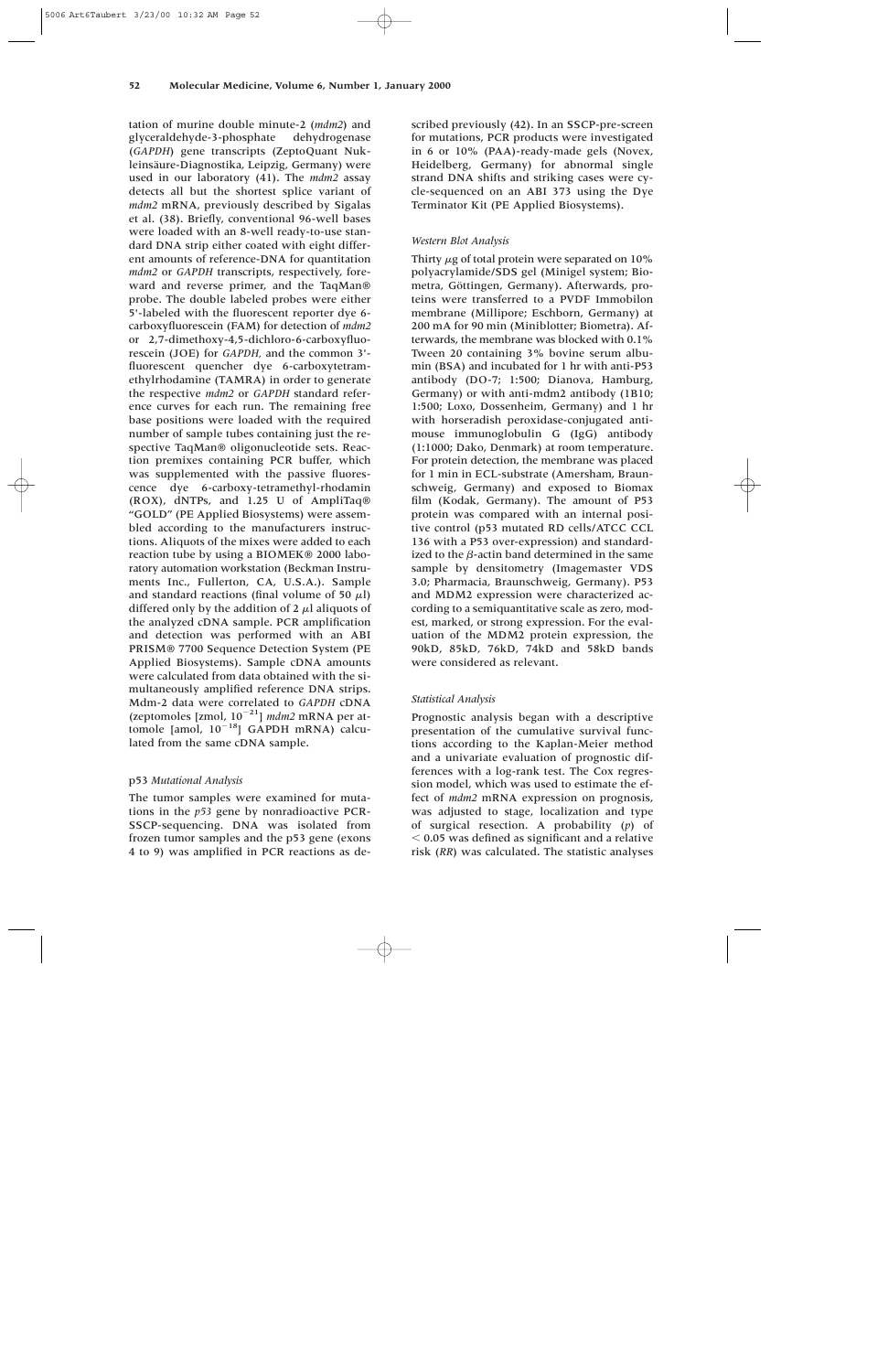were carried out using software from SPSS Inc. (SPSS 8.0). The cut points for *mdm2* mRNA expression levels represent prognostic relevant thresholds, which were set after continously sliding cut points in increment values of 10.

## **Results**

#### *mdm2 mRNA Expression*

We investigated 65 STS samples for human mdm2 mRNA expression using the ABI PRISM® 7700 Sequence Detection System (PE Applied Biosystems) and quantitative ready-touse fluorescence PCR assays. The assays, which were by automation using mostly robotic workstations supporting the 96-well format, allowed precise and reproducible data recovery combined with excellent sensitivity at low zeptomole detection levels. Dynamic ranges of usually 4–6 logs without prior sample dilution (up to  $>10^6$  copies per tube) were easily achieved. The slopes of the individual reference curves were very close to the mean slopes (SD  $\pm$  2–5%), at simultaneous correlation coefficients of the calculated linear fits usually  $>0.99$  (Fig. 1).

The correspondence of data with an inhouse competitive GAPDH PCR protocol was found to be 99% (41). Human *mdm2* cDNA amounts were calculated from an external reference curve obtained with eight known amounts of *mdm-2* standard reference DNA, calibrated as described earlier (43). Data were normalized to



**Fig. 1. Dynamic ranges of the applied readyto-use quantitative RT-PCR assays.** The calculated linear fits of the reference curves are usually  $>0.99$ , the standard deviations (SD) from the mean of individual slopes are usually  $2-5\%$ .  $n =$  number of independent experiments. Abbreviation: GAPDH, glyceraldehyde-3-phosphate dehydrogenase; mdm-2, murine double-minute-2.

the number of GAPDH transcripts measured in the same cDNA sample, which were reported to be constant in several heterogenous tumors, tissues and cell lines (44–47). Thus, the calculated ratios of both cDNAs reflected the initial ratios of the mRNAs in the sample.

At first, a threshold for the ratio of *mdm2/ GAPDH*-mRNA was determined after cut point sliding. A value of 50 (zmol mdm2/amol GAPDH mRNA) as the most relevant cut point. In 15 STS samples, the ratio *mdm2/GAPDH*-mRNA was below 50; whereas, the other 50 samples showed values  $\geq 50$ , with a maximum of 7571. In a Kaplan-Meier curve, patients with *mdm2* mRNA values below 50 showed a highly decreased average survival time (18 months), compared with the patients with *mdm2* mRNA values  $\geq 50$  ( $> 60$  months). In an univariate log rank test, a significantly better survival for patients exhibiting  $mdm2$  expression values  $\geq 50$  $(p = 0.0241)$  was found.

For a multivariate analysis, a Cox regression model was applied to examine whether *mdm2* mRNA expression was a prognostic factor independent of other known risk factors, such as tumor stage, kind of tumor resection and localization. As shown in Table 1, *mdm2* mRNA expression ( $\leq 50$  versus  $\geq 50$ ) did not seem to be an independent prognostic factor  $(p = 0.1355)$ . But after excluding patients with tumors of stage 1 and 4, the prognostic relevance became clearly visible  $(p = 0.0041, RR = 5.6)$  (Table 1, Fig. 2). This can be reasoned by the fact that survival of both patient groups might be rather independent of *mdm2* mRNA levels (i.e. patients with stage 1 tumors had mostly a good survival; 4 out of 5 patients with a ratio  $\geq 50$ survived); whereas, for patients with stage 4 tumors, poor prognosis is determined by the occurring manifested metastases. Patients with stage 2 and 3 tumors are of especially high interest in clinical practice, because their tumors may have a similar histo-morphological appearance; whereas, tumor behavior and prognosis can differ dramatically. When primary tumors and relapses were investigated, no difference in the *mdm2* mRNA content was found (data not shown).

Next, we investigated if elevated human *mdm2* transcript levels may be generally correlated with better survival or if this patient group might consist of several subpopulations with a diverging prognosis. When the group of patients with a *mdm2/GAPDH*-mRNA ratio -50 was subdivided into three groups (50 to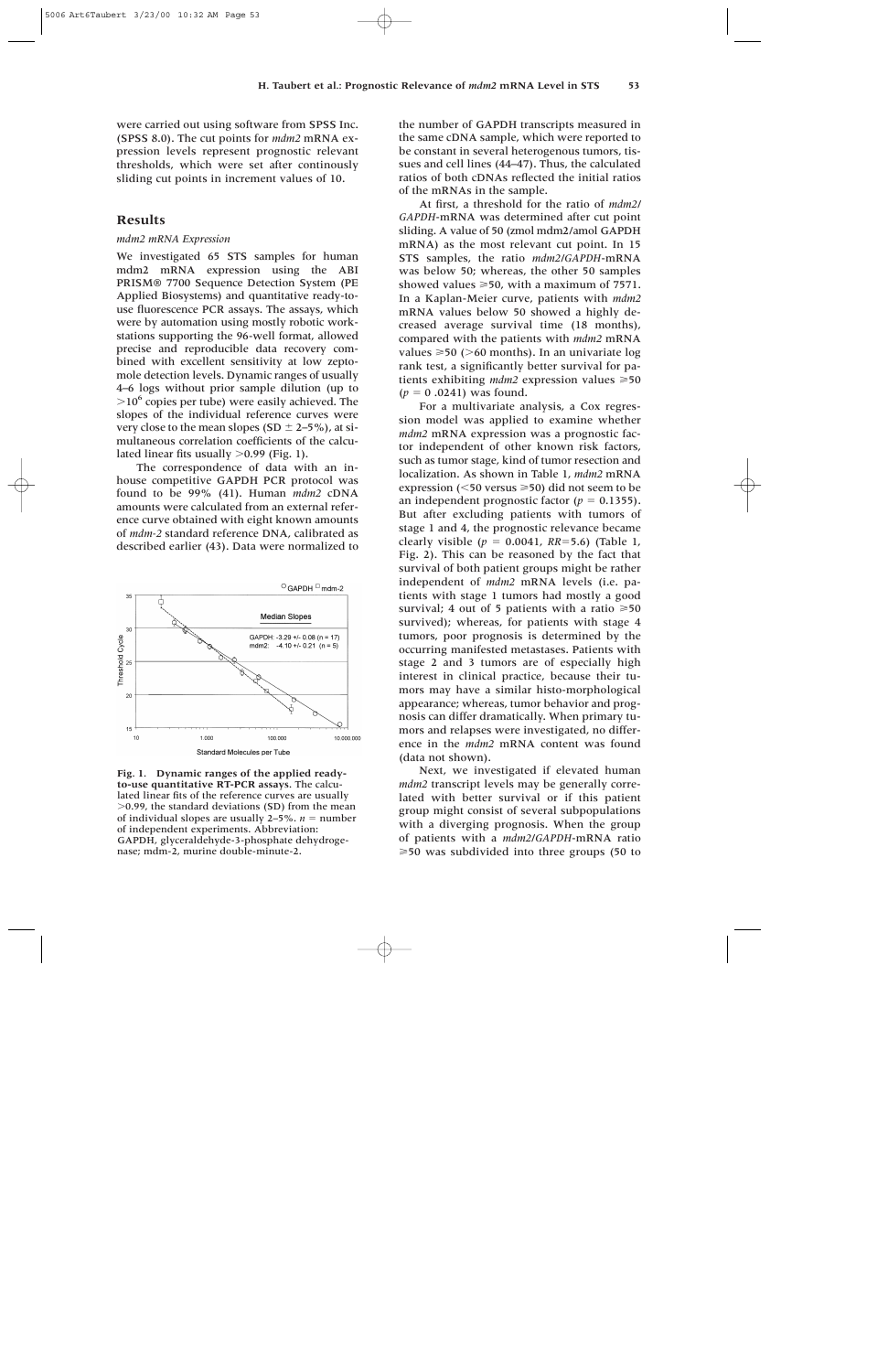| mdm2<br><b>mRNA</b><br>Expression | <b>Number of Samples</b><br>per Tumor Stage |              |    |   |       |                  |         | Number of<br>Samples per<br><b>Tumor Stage</b> |         |         |
|-----------------------------------|---------------------------------------------|--------------|----|---|-------|------------------|---------|------------------------------------------------|---------|---------|
|                                   | 1                                           | $\mathbf{2}$ | 3  | 4 | total | $\boldsymbol{p}$ | RR      | $2$ and $3$                                    | p       | RR      |
| $<$ 50                            | $\mathbf{0}$                                | 6            | 6  | 3 | 15    | $\star$          | 2.2     | 12                                             | $\star$ | 5.6     |
| $\geqslant 50$                    | 5                                           | 27           | 13 | 5 | 50    | 0.1355           | $\star$ | 40                                             | 0.0041  | $\star$ |
| total                             | 6                                           | 33           | 19 | 9 | 65    |                  |         | 52                                             |         |         |
| $p =$ probability                 |                                             |              |    |   |       |                  |         |                                                |         |         |

**Table 1. Cox-Regression model (adjusted to tumor stage, kind of tumor resection and localization) for mdm2 mRNA expression and survival, after setting a threshold for mdm2 mRNA expression at a ratio of 50**

 $RR = Relative$  risk

\*reference group

 $\leq$ 100; 100 to  $\leq$ 500; and  $\geq$ 500; Table 2), the group with a ratio of 100 to  $\leq 500$  was distinguished by significantly better survival, compared with the reference group showing a ratio of  $\leq$ 50 ( $p = 0.0164$ ). The remaining two groups still showed a better survival than the reference group, but no statistical significance  $(p = 0.1981)$ and  $p = 0.2003$ ) was found. Again, excluding patients with stage 1 and 4 tumors, the group



**Fig. 2 Multivariate Cox model for** *mdm2* **mRNA expression and survival of STS patients (stage 2 and 3;**  $n = 52$ **). The threshold for the ratio** of *mdm2/GAPDH* mRNA was set at a value of 50, after threshold sliding in Cox regression analyses. Curves for patients with an *mdm2* mRNA level below 50 (-) and  $\geq$  50 (...) are significantly different  $(p = 0.0041)$ . A relative risk of 5.6 of tumor-related death is associated with a *mdm2* mRNA level below 50, compared with a higher *mdm2* mRNA expression level.

with a ratio *mdm2/GAPDH*-mRNA of 100 to 500 showed the best survival (76% of patients alive) at an increased significance level  $(p = 0.0015;$  Fig. 3), compared with the reference group (42% of patients alive). Most striking was that the risk of tumor-related death was 13.3-fold increased in the patients with a *mdm2* mRNA expression <50, comparison with those with a ratio of 100 to  $\leq 500$  (Table 2).

#### *P53 and MDM2 Protein Expression*

P53 protein expression was detected by Western blots analysis and normalized to actin expression. A gross differentiation between four P53 expression groups divided into zero, modest, marked or strong expression was made. The group with zero and with strong expression showed the highest number of cases, which was not surprising since tumors may have lost *p53* or may show abnormally high P53 protein expression levels. However, no relationship between the *mdm2* RNA level and the detectable P53 protein expression, independent of considering tumors stage was observed (Table 3). In previous studies, a significant relationship between MDM2 protein expression, detectable immunohistochemistry, and a poor prognosis was found (29). However, the MDM2 expression, detected immunohistochemically or in Western blots, did not correlate with either the *mdm2* mRNA level or survival (data not shown).

#### *p53 Mutational Analysis*

Fifty-five out of 65 STS samples were investigated for *p53* mutations (exons 4-9). In eight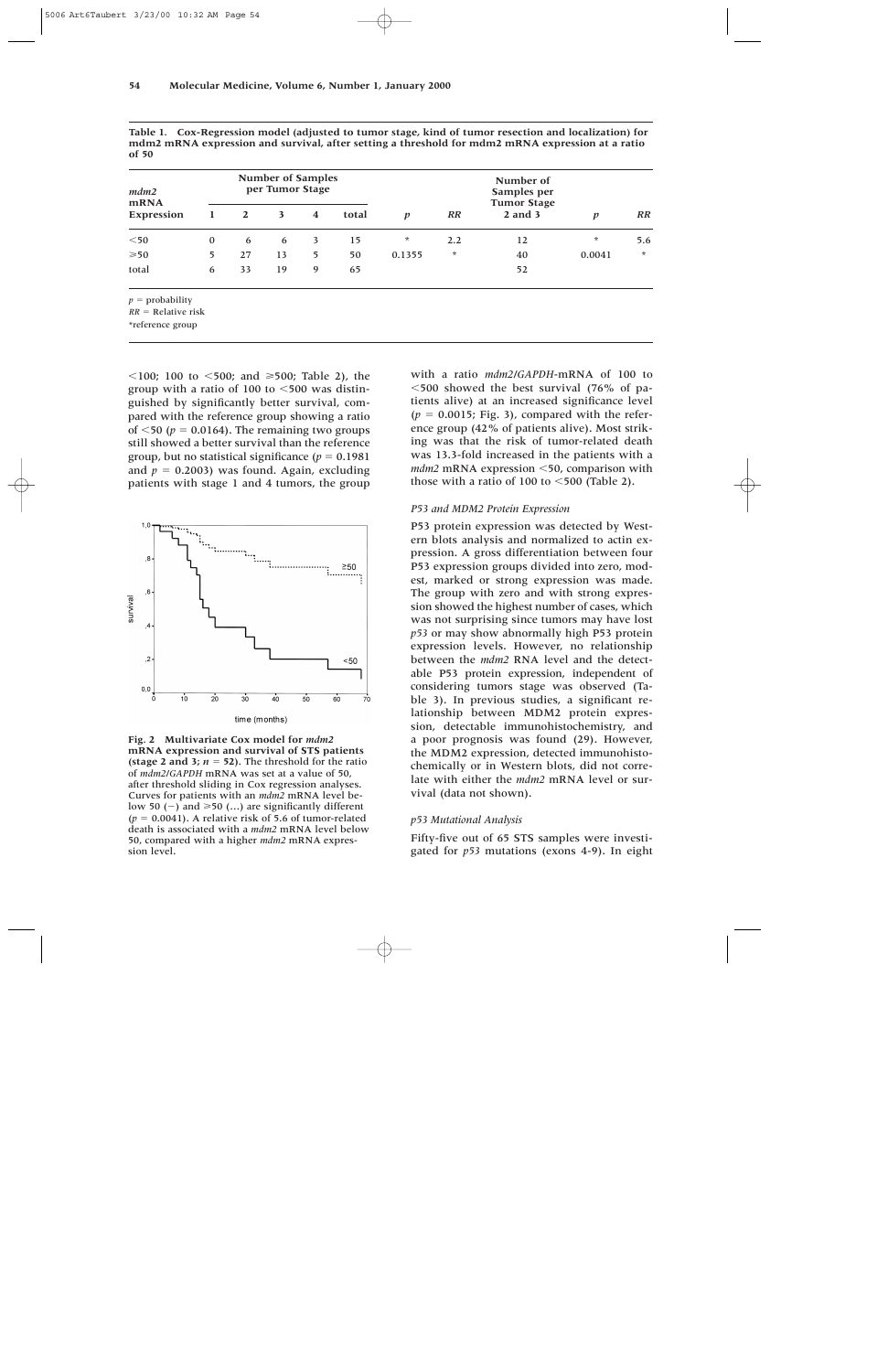

**Fig. 3 Multivariate Cox model for** *mdm2* **mRNA expression and survival in STS patients (stage 2 and 3;**  $n = 52$ **). The group of patients with** a *mdm2/GAPDH*-mRNA ratio ≥50 was further subdivided into three groups, 50 to  $\leq$  100; 100 to  $\leq$  500 and  $\geq$ 500. The group with a ratio of 100 to  $\leq$ 500 showed the best prognosis, compared with the reference group characterized by a ratio of  $\leq 50$  ( $p =$ 0.0015). The other two groups still showed a better survival than the reference group ( $p = 0.1981$  and  $p = 0.2003$ , respectively). The relative risk of tumor-related death was 13.3 times higher in the patients with a *mdm2* mRNA expression <50, compared with those with a ratio of  $100$  to  $\leq 500$ .

cases, a *p53* mutation was detected as previously described (48). Independent of the type of mutation, all patients but one showed a higher *mdm2* mRNA expression (>50), four cases were in the range of 50 to  $\leq$ 100, and three in the range of 100 to  $\leq 500$ . Concerning survival in the group with a *mdm2* mRNA expression of 50 to  $\leq$ 100, two out of four patients died and, in the group with 100 to  $\leq 500$ , one out of three patients died (Table 4). This followed the observed trend that patients with *mdm2* mRNA expression 100 to  $\leq 500$  had an increased overall survival. But we suggest, that rather the type of *p53* mutation, i.e., patients with non-frameshift mutations had a poorer survival than those with frame-shift mutations, seems to correlate with prognosis (48).

## **Discussion**

Our results show that human *mdm2* mRNA expression, measured with an automated quantitative RT-PCR protocol, is an independent molecular prognostic factor for STS patients. In a Kaplan Meier test, the survival rate of patients with a *mdm2/GAPDH*-mRNA ratio below 50 was strikingly reduced (average, 18 months survival time), compared with patients with a ratio  $\geq 50$ ( $>60$  months average survival time) ( $p =$ 0.0241). In a multivariate Cox model confined to patients with tumor stage 2 and 3, the difference in prognosis became even more pronounced between patients with a ratio of  $<$  50 and patients with a ratio of  $\geq 50$  ( $p = 0.0041$ ;  $RR = 5.6$ ).

The result that diminished, rather than increased, human *mdm2* mRNA expression correlates with a poor survival is somewhat surpris-

| mdm2<br><b>mRNA</b><br>expression | Number of<br>Samples per<br><b>Tumor Stage</b><br>$1$ to $4$ | Number of<br>Samples per<br><b>Tumor Stage</b><br>2 and $31$<br>RR<br>p<br>$\boldsymbol{p}$ |         |    |         |         |  |
|-----------------------------------|--------------------------------------------------------------|---------------------------------------------------------------------------------------------|---------|----|---------|---------|--|
| $50$                              | 15                                                           | $\ast$                                                                                      | 3.7     | 12 | $\star$ | 13.3    |  |
| 50 to $<$ 100                     | 14                                                           | 0.1981                                                                                      | 1.8     | 11 | 0.2035  | 5.4     |  |
| 100 to $<$ 500                    | 26                                                           | 0.0164                                                                                      | $\star$ | 21 | 0.0015  | $\star$ |  |
| $\geq 500$                        | 10                                                           | 0.2003                                                                                      | 1.5     | 8  | 0.0892  | 3.2     |  |
| total                             | 65                                                           |                                                                                             |         | 52 |         |         |  |

**Table 2. Cox-Regression model (adjusted to tumor stage, kind of tumor resection and localization) for mRNA expression and survival after subdividing patients in four groups according to** *mdm2* **mRNA expression levels**

 $p =$ probability

 $RR =$ **Relative risk** 

<sup>1</sup>stage 2: 33 patients, stage 3: 19 patients

\*reference group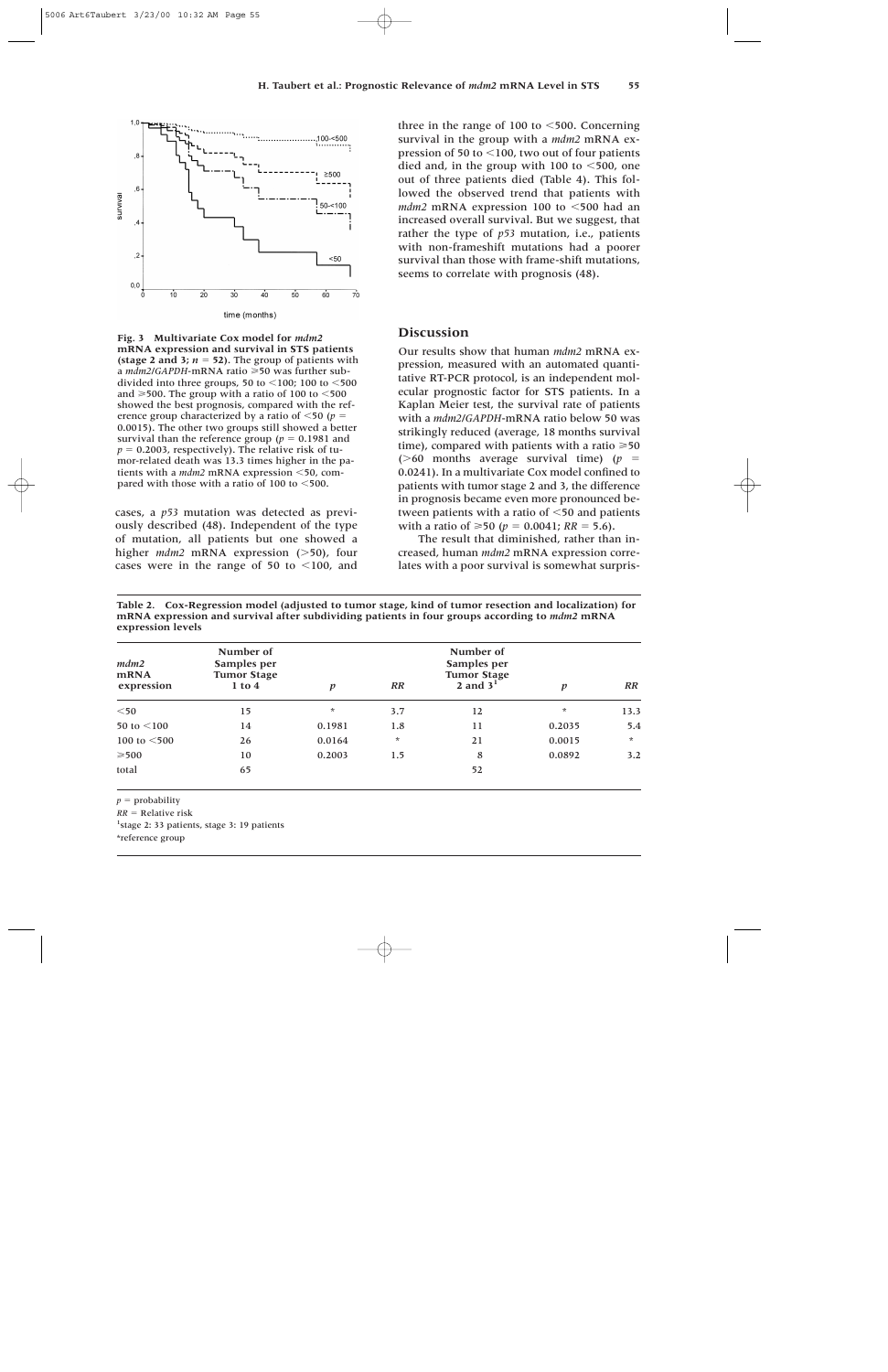| P53 protein<br>expression | mdm2 mRNA expression<br>tumor samples stages 1 to 4 |               |                   |                |        | mdm2 mRNA expression<br>tumor samples stages 2 and 3 |                |            |  |  |
|---------------------------|-----------------------------------------------------|---------------|-------------------|----------------|--------|------------------------------------------------------|----------------|------------|--|--|
|                           | $<$ 50                                              | 50 to $<$ 100 | 100 to $\leq 500$ | $\geq 500$     | $<$ 50 | 50 to $<$ 100                                        | 100 to $<$ 500 | $\geq 500$ |  |  |
| none                      |                                                     | 7             | Q                 |                | 5      |                                                      | 8              |            |  |  |
| moderate                  |                                                     |               |                   |                |        |                                                      |                |            |  |  |
| marked                    | 3                                                   | 3             |                   | 4              | 3      |                                                      |                |            |  |  |
| strong                    | 4                                                   | 3             | 10                | $\overline{4}$ | 3      |                                                      | 8              |            |  |  |
| total                     | 15                                                  | 14            | 26                | 10             | 12     | 11                                                   | 21             | 8          |  |  |

|  | Table 3. Comparison of <i>mdm2</i> RNA expression and P53 protein expression |  |  |  |  |  |
|--|------------------------------------------------------------------------------|--|--|--|--|--|
|--|------------------------------------------------------------------------------|--|--|--|--|--|

ing. To our knowledge, only one group described a very similar observation made in ovarial carcinomas (49). Comparable with our data, a higher *mdm2* mRNA expression was associated with a better prognosis in patients with ovarial carcinomas. On the other hand, there are several reports that describe significantly higher levels of *mdm2* mRNA expression that are associated with an unfavourable prognosis in (AML) patients (30), with a subset of aggressive breast tumors (50) and with high invasiveness of hepatocellular carcinomas (51). Furthermore, it is well known that many malignant tumors, and particularly sarcomas, are characterized by elevated levels of *mdm2* protein (28), which can be associated with a poor survival for sarcoma patients (7,29,52). However, our data suggest that a protein overexpression does not neccessarily correlate with increased *mdm2* mRNA expression.

Therefore, it would be of high interest to find out if increased MDM2 protein expression is based on increased mRNA stabilization rather than on upregulation of transcription. There are several reports showing RNA stabilization as a major reason for increased mRNA levels, for example the heat shock protein hsp 70, insulin– like growth factor binding protein IGFB-BP3 and *waf*-1 (53–55). Noticeably, the latter two genes are like *mdm2* target genes of *p53* and, for *waf*-1, mRNA stabilization, can be *p53* dependent and *p53*-independent (53). We did not find any relationship between *mdm2* mRNA level and P53 protein expression. However, the relationship between P53 protein level and *mdm2* mRNA expression is controversial. On one hand, there are several reports showing no relationship (6,37,56,57). On the other hand, some studies concluded that tumors with *p53* mutations may have an decreased *mdm2* mRNA expression or that tumors without *p53* mutations were characterized by higher *mdm2* mRNA expression (40,51). In our study, seven out of eight tumor samples with

| Case          | p53-mutational<br>status | mdm2<br>mRNA<br>expression | Survival/<br>observ. time (mo.) | <b>Survival</b><br>a |  |
|---------------|--------------------------|----------------------------|---------------------------------|----------------------|--|
| 51/92         | non-fs-dp                | 57.2                       | 40                              |                      |  |
| M44           | ts                       | 78.5                       | 6                               | d                    |  |
| G25/92        | non-fs-del               | 94.2                       | 20                              | d                    |  |
| M42           | non-fs-del               | 230.9                      | 24                              | d                    |  |
| <b>US8-93</b> | nonsense                 | 45.8                       | 15                              | d                    |  |
| G14-93        | fs-del                   | 70.3                       | 31                              | a                    |  |
| G54-92        | fs-del                   | 138.5                      | 39                              | a                    |  |
| L56           | fs-del                   | 193.3                      | 46                              | a                    |  |

|  |  | Table 4. Comparison of <i>mdm2</i> mRNA expression and p53-mutational status in relation to survival |  |  |  |  |  |  |
|--|--|------------------------------------------------------------------------------------------------------|--|--|--|--|--|--|
|--|--|------------------------------------------------------------------------------------------------------|--|--|--|--|--|--|

Abbreviations: a, alive; d, dead; del, deletion; dp, duplication; fs, frameshift; non-fs, non-frameshift; observ., observational time; ts, transition.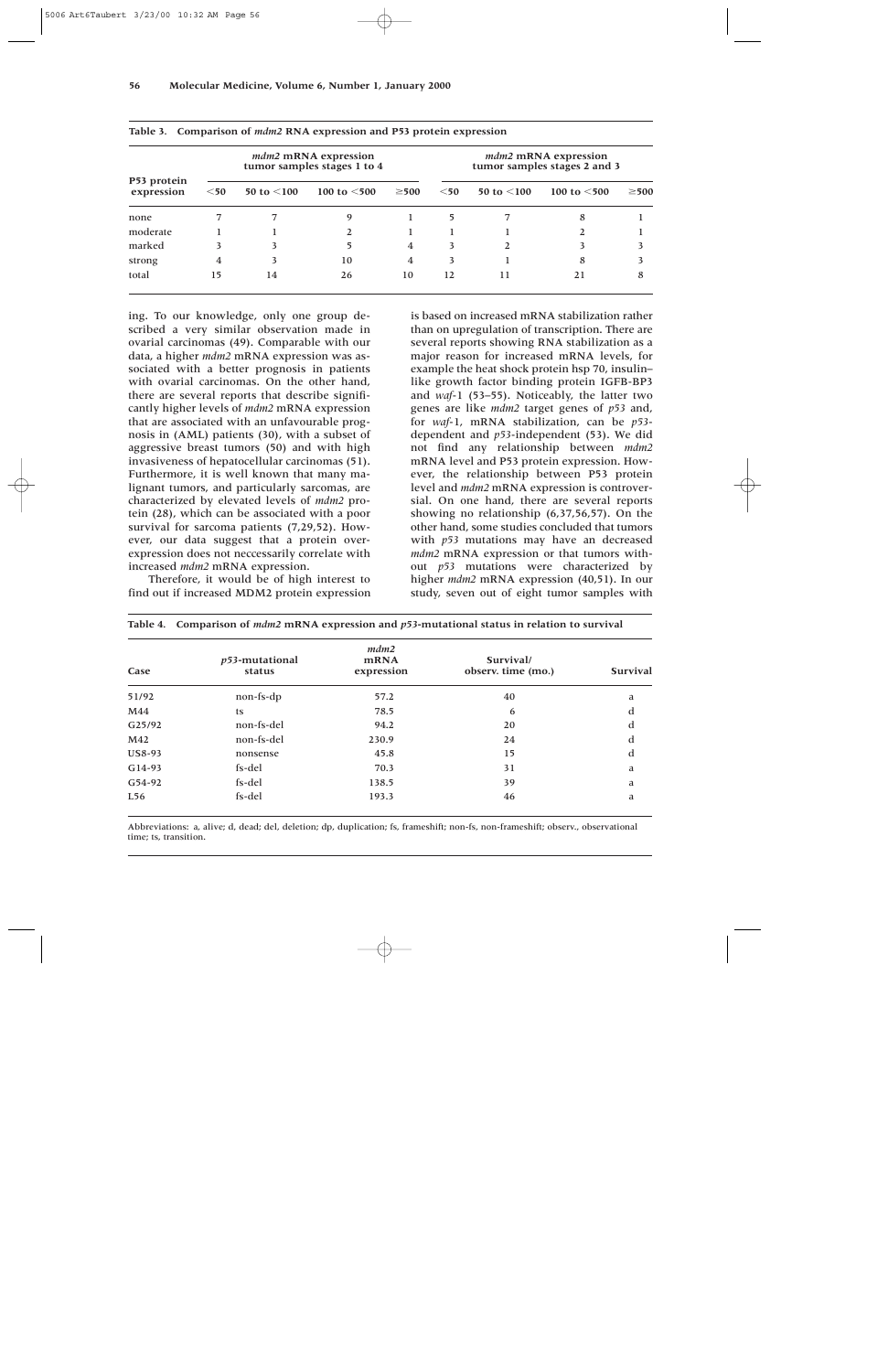*p53* mutations did not show a striking decrease of  $mdm2$  mRNA levels (50 to  $\leq$ 100 and 100 to 500; Table 4). One possible explanation could be that one remaining wild type *p53* allele is capable of maintaining *mdm2* gene activity (58). Alternatively, *mdm2* mRNA expression can occur independently from *p53* (26,37,59). Furthermore, tumor cell lines with high levels of transcriptionally inactive *p53* only might be unable to induce the expression of the MDM2 protein (60). Recently, a correlation between alternatively spliced *mdm2* transcripts (missing the *p53*-binding site) and stabilized wild type *p53* protein could be shown in glioblastoma cells, but its significance still remains unclear (61). Although we could detect short alternatively spliced forms of the *mdm2* mRNA in STS, the correlation between the occurrence of spliced transcripts and the *p53* gene status (wild-type/ mutant) and the P53 protein expression level remains unclear (Bartel et al., submitted). However, the relationship between *mdm2* mRNA level and P53 protein expression is not yet clear and needs further investigation (28). A comparable negative result was obtained by the attempt to correlate MDM2 protein expression previously evaluated by immunohistochemistry (52) or by Western blot analysis (data not shown) to *mdm2* mRNA expression level. Furthermore, neither P53 nor MDM2 expression could be correlated to prognosis of the investigated 65 STS patients in a multivariate Cox regression analysis, which might be due to the relatively small number of patients.

Nevertheless, it seems neccessary to stress here that only alterations in the gene, transcript or/and translational level may result in an oncogenic potential of *mdm2. mdm2* normally acts as a cell cycle regulator (27), co-transcriptional factor (22,23) and a cellular regulator of several P53 protein functions (16,62,63). We suggest that moderately increased *mdm2* transcript levels (100 to  $\leq$ 500) might be related to a normal *mdm2* function rather than a reduced  $(\leq 50)$  or an extreme high level  $(>500)$ . In summary, the human *mdm2* RNA level appears as an independent prognostic factor for STS patients, especially the potential role of *mdm2* alterations in STS tumorigenesis, in STS diagnosis and as an target for gene therapeutical approaches.

## **Acknowledgments**

The authors thank Mrs. M. Wolff for her excellent technical assistance and Mrs. C. BurnsKlein for revising the manuscript. The study was supported by the state of Saxony-Anhalt, Germany (FKZ: 2789A/0087H). A.M had a grant from the "Novartis Stiftung fuet therapeutische Forschung e.V." (Germany).

## **References**

- 11. Cahilly-Snyder LT, Yang-Feng T, Franke U, George DL. (1987) Molecular analysis and chromosomal mapping of amplified genes isolated from a transformed mouse 3T3 cell line. *Somat. Cell Mol. Genet.* **13:** 235–244.
- 12. Fakharzadeh SS, Trusko SP, George DL. (1991) Tumorigenic potential associated with enhanced expression of a gene that is amplified in a mouse tumor cell line. *EMBO J.* **10:** 1565–1569.
- 13. Oliner JD, Kinzler KW, Meltzer PS, George DL, Vogelstein B. (1992) Amplification of a gene encoding a p53-associated protein in human sarcomas. *Nature* **358:** 80–83.
- 14. Ladanyi M, Cha C, Lewis R, Jahnwar SC, Huvos AG, Healey JA. (1993) mdm2 gene amplification in metastatic osteosarcoma. *Cancer Res.* **53:** 16–18.
- 5. Leach FS, Tokino T, Meltzer P, et al. (1993) p53 mutation and mdm2 amplification in human soft tissue sarcomas. *Cancer Res.* **53:** 2231–2234.
- 16. Reifenberger G, Liu L, Ichimura K, Schmidt EE, Collins VP. (1993) Amplification and overexpression of the mdm2 gene in a subset of human malignant gliomas without p53 mutations. *Cancer Res.* **53:** 2736–2739.
- 17. Cordon-Cardo C, Latres E, Drobnjak M, et al. (1994) Molecular abnormalities of mdm2 and p53 genes in adult soft tissue sarcomas. *Cancer Res.* **54:** 794–799.
- 8. Meddeb M, Valent A, Danglot G, et al. (1996) mdm2 amplification in a primary alveolar rhabdomyosarcoma displaying a t(2;13)(q35;q14). *Cytogenet. Cell Genet.* **73:** 325–330.
- 19. Piette J, Neel H, Marechal V. (1997) mdm2: keeping p53 under control. *Oncogene* **15:** 1001–1010.
- 10. Barak Y, Oren M. (1992) Enhanced binding of a 95 kDa protein to p53 in cells undergoing p53 mediated growth arrest. *EMBO J.* **11:** 2115–2121.
- 11. Momand J, Zambetti GP, Olson D, George D, Levine AJ. (1992) The mdm-2 oncogene product forms a complex with the p53 protein and inhibits p53-mediated transactivation. *Cell* **69:** 1237–1245.
- 12. Barak Y, Juven T, Haffner R, Oren M. (1993) mdm2 expression is induced by wild type p53 activity. *EMBO J.* **12:** 461–468.
- 13. Finlay CA. (1993) The mdm2 oncogene can overcome wild type p53 suppression of transformed cell growth. *Mol. Cell Biol.* **13:** 301–306.
- 14. Haupt Y, Barak Y, Oren M. (1993) Cell type spe-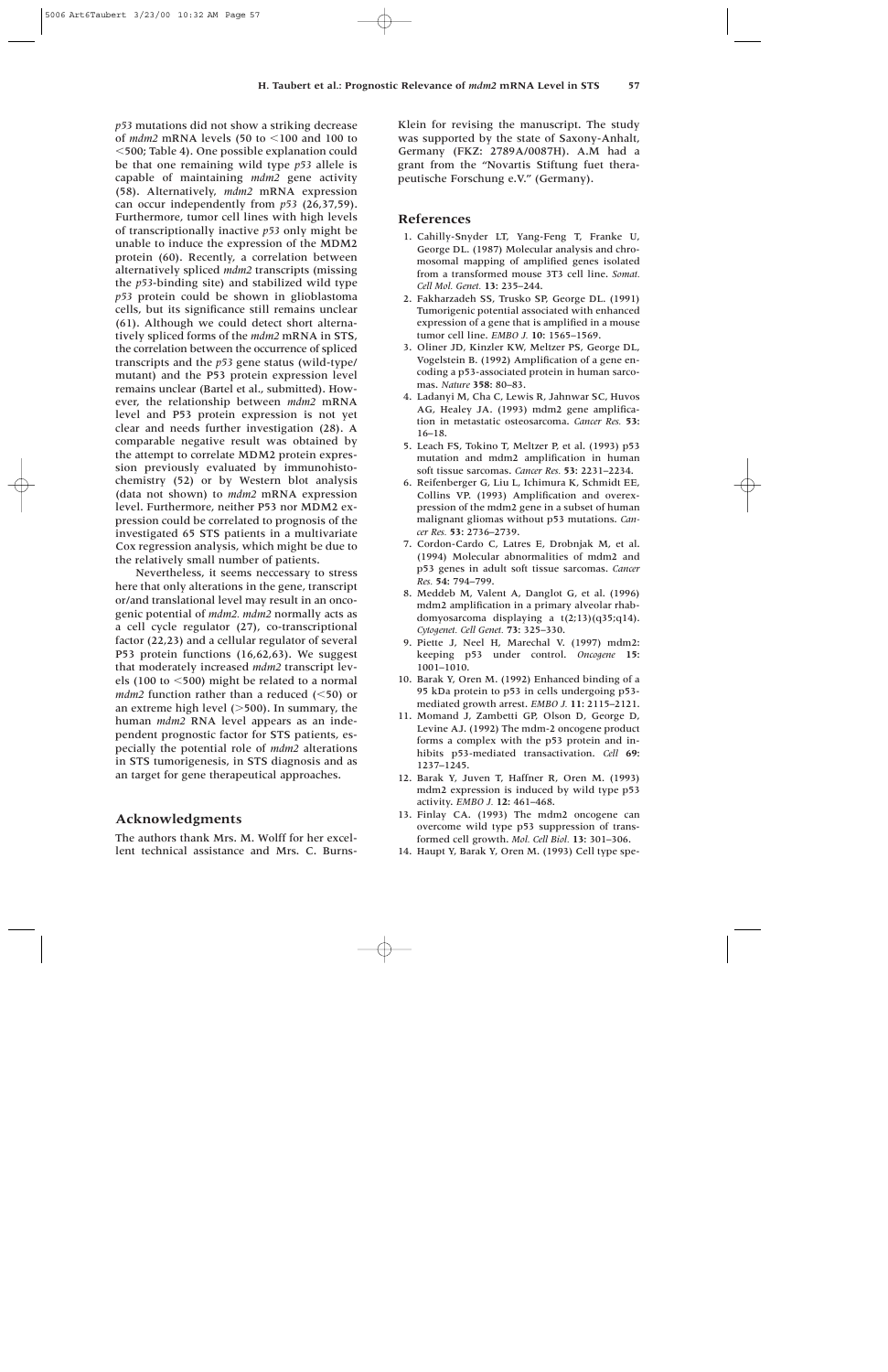cific inhibition of p53-mediated apoptosis by mdm2. *EMBO J.* **15:** 1596–1606.

- 15. Kussie PH, Gorina S, Marechal V, et al. (1996) Structure of the mdm2 oncoproteine bound to the p53 tumor suppressor transactivation domain. *Science* **274:** 948–953.
- 16. Haupt Y, Barak Y, Oren M. (1996) Cell typespecific inhibition of p53-mediated apoptosis by mdm2. *EMBO J.* **15:** 1596–1606.
- 17. Haupt Y, Maya R, Kazaz A, Oren M. (1997) mdm2 promotes the rapid degradation of p53. *Nature* **387:** 296–299.
- 18. Kubbutat MHG, Jones SN, Vousden KH. (1997) Regulation of p53 stability by mdm2. *Nature* **387:** 299–303.
- 19. Honda R, Tanaka H, Yasuda H. (1997) Oncoprotein MDM2 is a ubiquitin ligase E3 for tumor suppressor p53. *FEBS Lett.* **420:** 25–27.
- 20. Honda R, Yasuda H. (1999) Association of p19ARF with mdm2 inhibits ubiquitin ligase activity of mdm2 for tumor suppressor p53. *EMBO J.* **18:** 22–27.
- 21. Hsieh J-K, Chan FSG, O'Connor DJ, Mittnacht S, Zhong S, Lu X. (1999) Rb regulates the stability and the apoptotic function of p53 via mdm2. *Mol. Cell* **3:** 181–193.
- 22. Leng P, Brown DR, Deb S, Deb SP. (1995) The human oncoprotein MDM2 binds to the human TATA-binding protein in vivo and in vitro. *Int. J. Oncol.* **6:** 251–259.
- 23. Martin K, Trouche D, Hagemeier C, Sorensen TS, La Thangue NB, Kouzarides T. (1995) Stimulation of E2F1/DP1 transcriptional activity by MDM2 oncoprotein. *Nature* **375:** 691–694.
- 24. Xiao ZX, Chen J, Levine AJ, et al. (1995) Interaction between the retinoblastoma protein and the oncoprotein mdm2. *Nature* **375:** 694–698.
- 25. Lundgren K, Luna RMDO, McNeill YB, et al. (1997) Targeted expression of mdm2 uncouples S phase from mitosis and inhibits mammary gland development independent of p53. *Genes Dev.* **11:** 714–725.
- 26. Sun P, Dong P, Dai K, Hannon GJ, Beach D. (1998) p53-independent role of mdm2 in TGF- $\beta$ resistance. *Science* **282:** 2270–2272.
- 27. Brown DR, Thomas CA, Deb SP. (1999) The human oncoprotein mdm2 arrests the cell cycle: elimination of ist cell-cycle-inhibitory function induces tumorigenesis. *EMBO J* **9:** 2513–2525.
- 28. Freedman DA, Wu L, Levine AJ. (1999) Functions of the MDM2 oncoprotein. *Cell Mol. Life Sci.* **55:** 96–107.
- 29. Würl P, Meye A, Schmidt H, et al. (1998) High prognostic significance of mdm2/p53 co-overexpression in soft tissue sarcomas of the extremities. *Oncogene* **16:** 1183–1185.
- 30. Buesos-Ramos CE, Yang Y, deLeon E, McDown P, Strass SA, Albitar M. (1993) The human mdm2 oncogene is overexpressed in leukemias. *Blood* **82:** 2617–2623.
- 31. Barak Y, Gottlieb E, Juven-Gershon T, Oren M. (1994) Regulation of mdm2 expression by p53: alternative promoters produce transcripts with nonidentical translation potential. *Genes Dev.* **8:** 1739–1749.
- 32. Watanabe T, Hotta T, Ichikawa A, Kinoshita T, Nagai H, Uchida T. (1994) The mdm2 oncogene overexpression in chronic lymphocytic and lowgrade lymphoma of B-cell origin. *Blood* **84:** 3158–3165.
- 33. Landers JE, Haines DS, Straus JF, George DL. (1994) Enhanced translation: a novel mechanism of mdm2 oncogene overexpression identified in human tumor cells. *Oncogene* **9:** 2745–2750.
- 34. Landers JE, Cassel S, George D. (1997) Translational enhancement of mdm2 oncogene expression in human tumor cells containing a stabilized wild-type p53 protein. *Cancer Res.* **57:** 3562– 3568.
- 35. Pollock RE, Lang A, El-Naggar AK, Radinsky R, Hung MC. (1997) Enhanced mdm2 oncoprotein expression in soft tissue sarcoma: several possible mechanisms. *Sarcoma* **1:** 23–29.
- 36. Olson DC, Marechal V, Momand J, Chen J, Romocki C, Levine AJ. (1993) Identification and characterisation of multiple mdm2 proteins and mdm2-p53 protein complexes. *Oncogene* **8:** 2353– 2360.
- 37. Gudas JM, Nguyen H, Klein RC, Katayose D, Seth PM, Cowan KH. (1995) Differential expression of multiple MDM2 messenger RNAs and proteins in normal and tumorigenic breast epithelial cells. *Clin. Cancer Res.* **1:** 71–80.
- 38. Sigalas I, Calvert AH, Anderson JJ, Neal DE, Lunec J. (1996) Alternatively spliced mdm2 transcripts with loss of p53 binding domain sequences: transforming ability and frequent detection in human cancer. *Nature Med.* **2:** 912–917.
- 39. Matsumoto R, Tada M, Nozaki M, Zhang CL, Sawamura Y, Abe H. (1998) Short alternative splice transcripts of the mdm2 oncogene correlate to malignancy in human astrocytic neoplasms. *Cancer Res.* **58:** 609–613.
- 40. Florenes VA, Maelandsmo GM, Forus A, Andreassen A, Myklebost O, Fodstad O. (1994) mdm2 gene amplification and transcript levels in human sarcomas. Relationship to tp53 gene status. *J. Natl. Cancer Inst.* **86:** 1297–1302.
- 41. Köhler T, Lerche D, Meye A, Weisbrich C, Wagner O. (1999) Automated analysis of nucleic acids by quantitative PCR using DNA coated readyto-use reaction tubes. *J. Lab. Med.* **23:** 408–414.
- 42. Taubert H, Würl P, Meye A, et al. (1995) Molecular and immunohistochemical p53 status in liposarcoma and malignant fibrous histiocytoma. *Cancer* **76:** 1187–1196.
- 43. Köhler T, Rost A-K, Remke H. (1997) Calibration and storage of DNA competitors used for contamination-protected competitive PCR. *Biotechniques* **23:** 722–726.